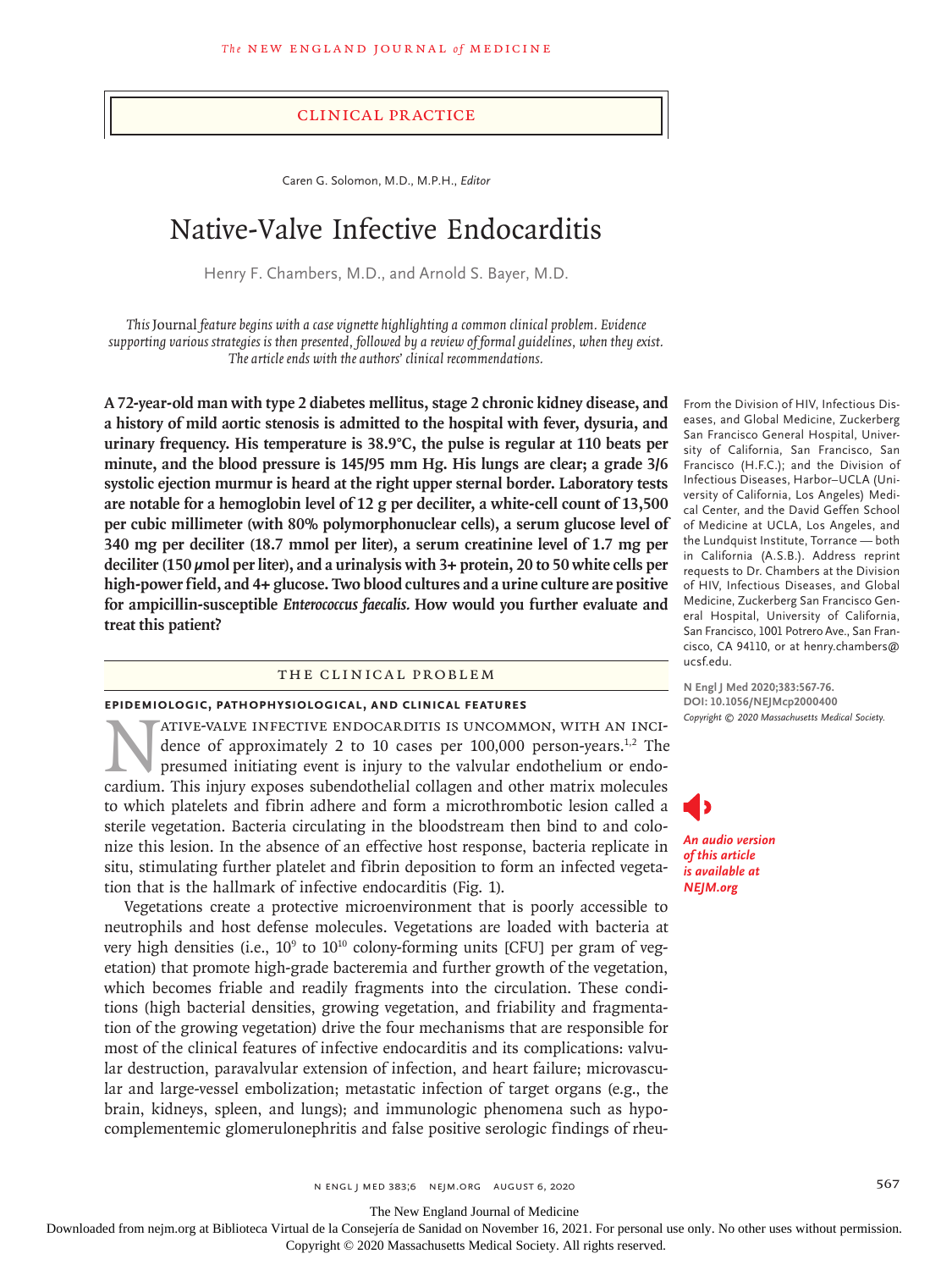#### **Key Clinical Points**

# **Native-Valve Infective Endocarditis**

- The modified Duke criteria, which are based on findings on physical examination, echocardiography, microbiologic studies, and computed tomographic and magnetic resonance imaging of target organs, are sensitive and specific for the clinical diagnosis of infective endocarditis.
- Transesophageal echocardiography, which is more sensitive than transthoracic echocardiography (TTE) for identifying valvular vegetations and periannular complications of infective endocarditis, is indicated when TTE is negative or nondiagnostic.
- Beta-lactam antibiotics are recommended over vancomycin or daptomycin for treatment of infective endocarditis caused by methicillin-susceptible *Staphylococcus aureus*.
- In older patients with infective endocarditis caused by *Enterococcus faecalis*, especially those with underlying renal disease or those receiving other nephrotoxic agents, ampicillin plus ceftriaxone is preferred over aminoglycoside-containing regimens.
- Early surgery for uncontrolled infection, congestive heart failure caused by valvular dysfunction, or prevention of central nervous system embolization is associated with improved outcomes.
- A transition to an oral step-down regimen after an initial intravenous course of therapy may be considered in selected patients.



**Figure 1. Mitral-Valve Vegetations in Infective Endocarditis.**

Panel A shows the gross appearance of a large vegetation on a rheumatic mitral valve, as measured in centimeters. Panel B shows hematoxylin and eosin staining of a microscopic cross section of a mitral-valve vegetation. Bacteria (black arrow) are surrounded by fibrin and embedded within the vegetation, and inflammatory cells (white arrow) are present on the surface of the vegetation.

matoid factor, antineutrophil antibodies, or syphilis.

Cardiac conditions that predispose to infective endocarditis include congenital disease (e.g., ventricular septal defect and bicuspid aortic valve) and acquired valvular disease (e.g., degenerative valvular disease, aortic stenosis, and rheumatic heart disease). Rheumatic heart disease, the most common predisposing condition for infective endocarditis in developing countries, is uncommon in developed countries, where the most frequent predisposing cardiac conditions are degenerative valvular diseases, congenital valvular abnormalities, and intracardiac devices.3,4 Noncardiac risk factors include poor dentition, intravenous drug use, hemodialysis, chronic liver disease, diabetes, compromised immunity, neoplastic disease, and indwelling intravascular devices.

Fever and heart murmur, the two signature features of infective endocarditis, are present in approximately 90% and 75% of patients, respectively.1,3 Infective endocarditis may present acutely with a rapidly progressive course complicated by congestive heart failure, stroke, systemic or pulmonary embolization, severe sepsis or septic shock, or subacutely with nonspecific symptoms such as low-grade fever, malaise, chills, sweats, dyspnea, back pain, arthralgias, and weight loss over a period of weeks or sometimes months. Microembolic or immunologic phenomena such as splinter hemorrhage, conjunctival hemorrhage, Osler nodes (distal vasculitic lesions of the fingers and toes), Janeway lesions (vasculitic lesions of the palms and soles), and Roth spots (hemor-

The New England Journal of Medicine

Downloaded from nejm.org at Biblioteca Virtual de la Consejería de Sanidad on November 16, 2021. For personal use only. No other uses without permission.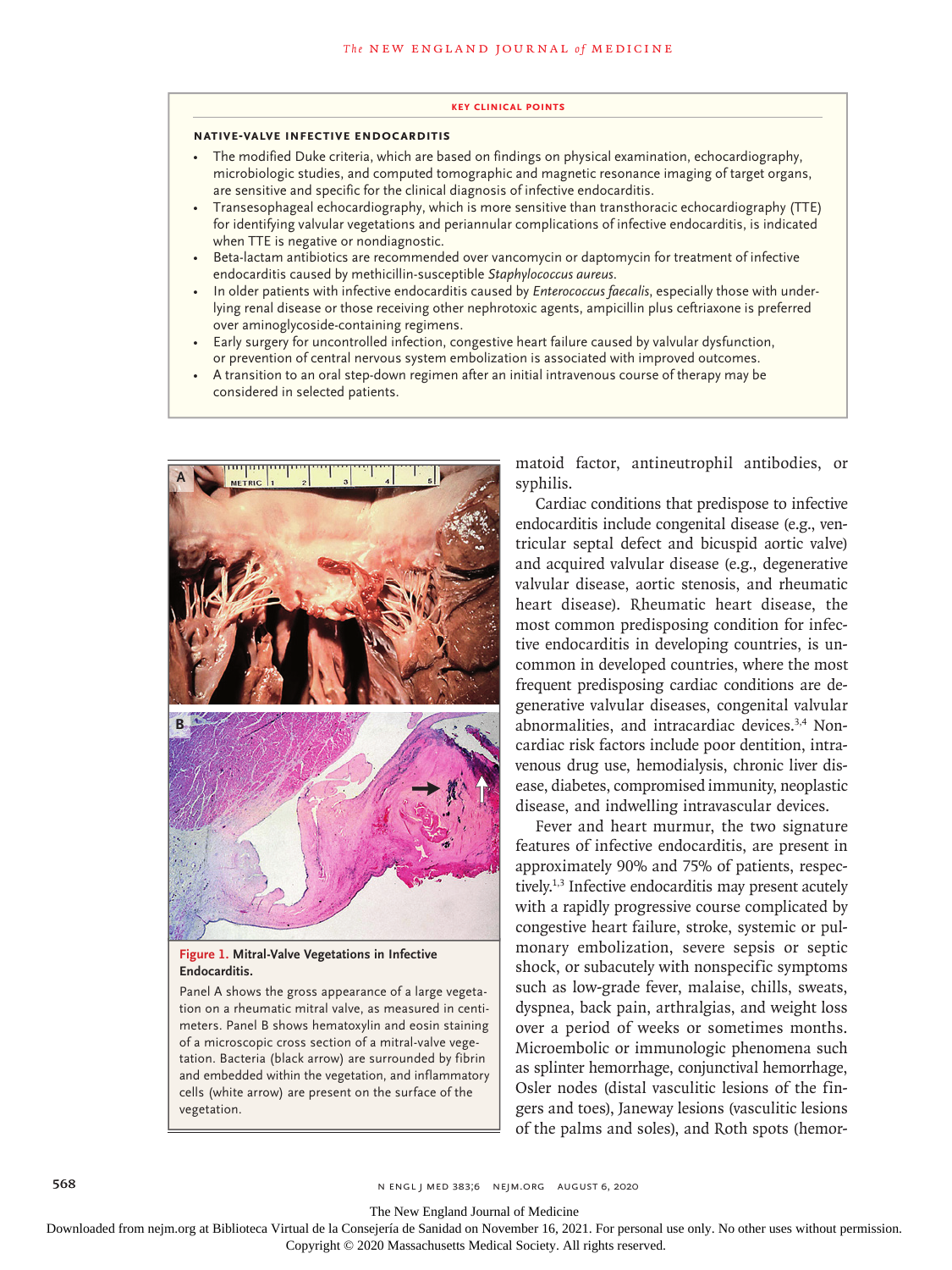#### **Table 1. Modified Duke Criteria for the Clinical Diagnosis of Infective Endocarditis.\***

#### **Major clinical criteria**

Positive blood culture

- Typical microorganisms (*Staphylococcus aureus*, viridans streptococci, *Streptococcus gallolyticus,* HACEK [haemophilus species, aggregatibacter (formerly actinobacillus) species, cardiobacterium species, *Eikenella corrodens*, and kingella species], and community-acquired enterococci in the absence of a primary focus) consistent with infective endocarditis from two separate blood cultures
- Microorganisms consistent with infective endocarditis from persistently positive blood cultures, defined as ≥2 positive cultures from blood samples drawn >12 hr apart or all of 3 or a majority of ≥4 separate cultures of blood (with first and last sample drawn at least 1 hr apart)

Single positive blood culture for *Coxiella burnetii* or phase I IgG antibody titer >1:800

Positive echocardiography

Vegetation (defined as an oscillating intracardiac mass on a valve or supporting structure), abscess, or new partial dehiscence of a prosthetic valve

New valvular regurgitation (an increase or change in preexisting murmur is not sufficient)

#### **Minor clinical criteria**

Presence of predisposing cardiac condition or intravenous drug use

Temperature ≥38.0°C (100.4°F)

Vascular phenomena such as systemic arterial emboli, septic pulmonary emboli, mycotic aneurysm, intracranial hemorrhage, conjunctival hemorrhages, or Janeway lesions

Immunologic phenomena such as glomerulonephritis, Osler nodes, Roth spots, or rheumatoid factor

Positive blood cultures that do not meet major criteria, or serologic evidence of active infection with organism consistent with infective endocarditis

\* Adapted from Li et al.6 A definite diagnosis is based on two major criteria, five minor criteria, or one major criterion plus three minor criteria. Possible endocarditis is based on three minor criteria or one major criterion plus one minor criterion. If criteria for either definite or possible endocarditis are not met, the diagnosis of infective endocarditis is rejected.

rhagic retinal lesions) are present in 5 to 10% of patients.

# Strategies and Evidence

**Evaluation and Diagnosis**

# **Microbiologic Features**

Worldwide, gram-positive bacteria account for approximately 80% of cases of native-valve infective endocarditis. These bacteria include *Staphylococcus aureus* in 35 to 40% of cases of nativevalve infective endocarditis, streptococci in 30 to 40% (viridans streptococci in approximately 20% and *Streptococcus gallolyticus* [formerly *S. bovis*] and other streptococci in approximately 15%), and enterococci in 10%.<sup>1,2,4</sup> Coagulase-negative staphylococci, a common cause of prosthetic-valve infective endocarditis, are uncommon in nativevalve infective endocarditis, except for *S. lugdunensis*, which resembles *S. aureus* clinically. HACEK species (haemophilus species, aggregatibacter [formerly actinobacillus] species, cardiobacterium species, *Eikenella corrodens*, and kingella species), fungi, polymicrobial infection, and, rarely, aerobic gram-negative bacilli are isolated in 5% of cases.

The modified Duke criteria provide the framework for the diagnosis of infective endocarditis. A definite pathological diagnosis can be made if organisms are identified on histologic analysis or culture of the vegetation, intracardiac abscess, or peripheral embolus, or if evidence of a vegetation or intracardiac abscess is confirmed by histologic analysis showing active endocarditis.<sup>5</sup> A definite or possible clinical diagnosis of infective endocarditis is based on a combination of major and minor criteria that are rooted in microbiologic, echocardiographic, and clinical metrics (Table 1). The sensitivity of the modified Duke criteria for infective endocarditis is approximately 80% for definite cases and higher if possible cases are included.6,7 These criteria have lower sensitivity in infections related to a prosthetic valve or cardiac device, endocarditis on the right side of the heart, and culture-negative infective endocarditis.7,8 The negative predictive value is

n engl j med 383;6 nejm.org August 6, 2020 569

The New England Journal of Medicine

Downloaded from nejm.org at Biblioteca Virtual de la Consejería de Sanidad on November 16, 2021. For personal use only. No other uses without permission.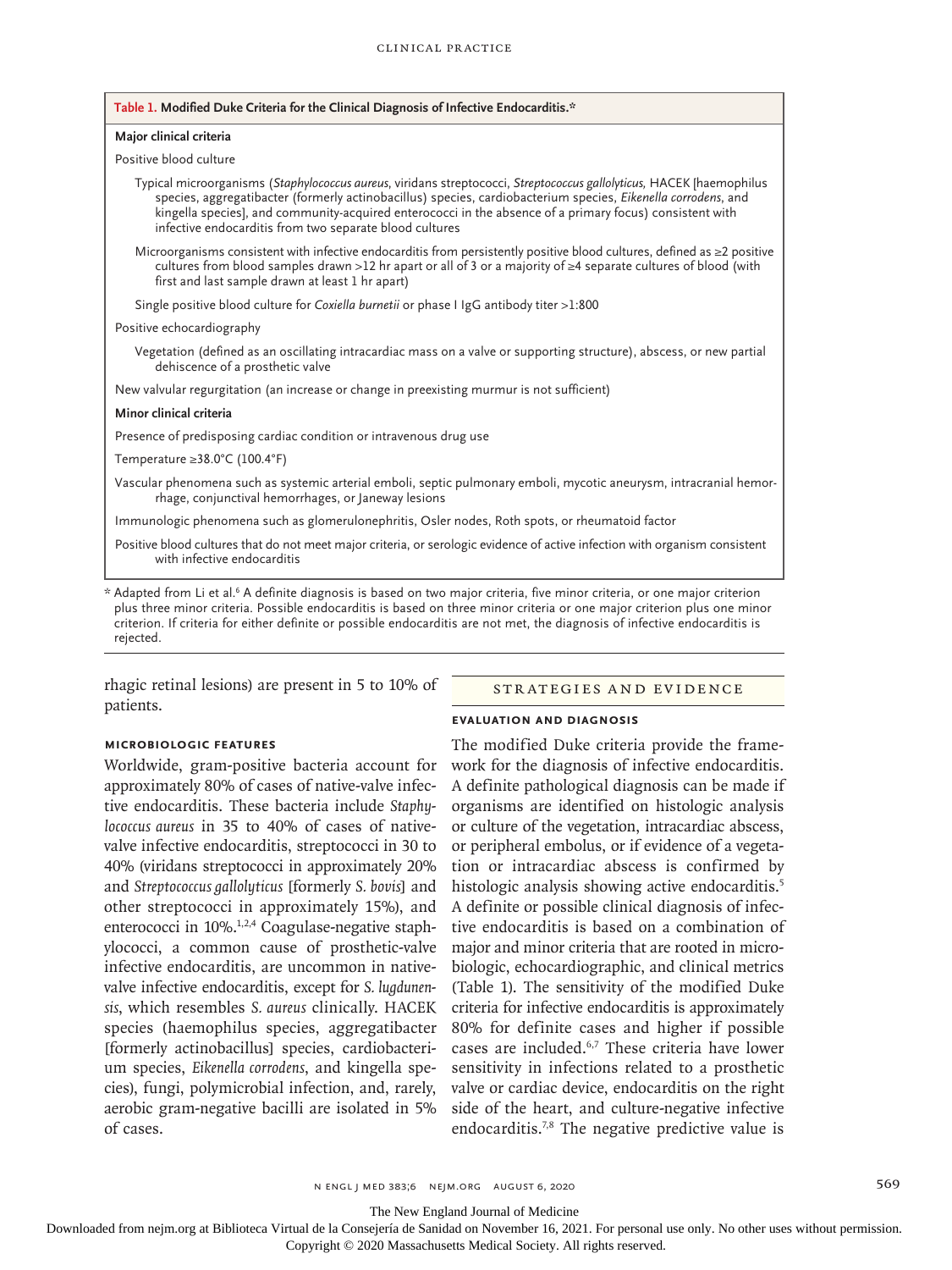| Table 2. Diagnosis of Culture-Negative Endocarditis.*          |                                                                                                                                                                                                                   |                             |                                  |                                     |  |
|----------------------------------------------------------------|-------------------------------------------------------------------------------------------------------------------------------------------------------------------------------------------------------------------|-----------------------------|----------------------------------|-------------------------------------|--|
| Microorganism                                                  | <b>Clinical and Epidemiologic Clues</b>                                                                                                                                                                           | Serologic<br><b>Testing</b> | <b>Specific RT-PCR</b><br>Assay* | <b>Ribosomal RNA</b><br>PCR Assay†* |  |
| Bartonella henselae,<br>B. quintana                            | Exposure to cats (B. henselae), homelessness (B. quin-<br>tana), body lice (B. quintana), human immuno-<br>deficiency virus infection; most common cause of<br>culture-negative endocarditis in the United States | Available                   | Available                        | Available                           |  |
| Brucella species                                               | Consumption of unpasteurized dairy products, exposure<br>to tissue or fluids from infected animals (cattle, goats,<br>sheep, or dogs)                                                                             | Available                   |                                  | Available                           |  |
| Coxiella burnetii                                              | Contact with farm animals (cattle, goats, or sheep), ab-<br>attoir exposure, laboratory exposure; common cause<br>of culture-negative endocarditis in southern Europe<br>and Middle East                          | Available                   | Available                        | Available                           |  |
| Fungi                                                          | Injection drug use, immunosuppression, prosthetic<br>valve                                                                                                                                                        | Available                   |                                  | Available                           |  |
| Legionella species                                             | Immunocompromised host, prosthetic valve                                                                                                                                                                          | Available                   | Available                        | Available                           |  |
| Mycoplasma species                                             | Acute infection, prosthetic valve                                                                                                                                                                                 | Available                   |                                  | Available                           |  |
| Staphylococci, strepto-<br>cocci, enterococci,<br><b>HACEK</b> | Previous use of antibiotics                                                                                                                                                                                       |                             | Available                        | Available                           |  |
| Tropheryma whipplei                                            | Chronic systemic illness, arthralgias, weight loss, gastro-<br>intestinal symptoms, central nervous system in-<br>volvement                                                                                       |                             | Available                        | Available                           |  |

\* Dashes indicate that the test to detect the microorganism is not available or not applicable. HACEK denotes haemophilus species, aggregatibacter (formerly actinobacillus) species, cardiobacterium species, *Eikenella corrodens*, and kingella species; PCR polymerase chain reaction; and RT-PCR reverse-transcriptase PCR.

† The sensitivity is substantially higher if the RT-PCR or broad-range 16S or 18S RNA PCR assay is performed on a valvular vegetation or on abscess material rather than blood.

‡ Broad-range PCR assays target 16S and 18S ribosomal RNA genes.

§ Serologic tests and urinary antigen tests detect only the *Legionella pneumophila* serotype 1.

¶ Serologic tests are performed to detect only *Mycoplasma pneumoniae*.

‖ Biopsy of the involved extracardial tissue (e.g., small bowel and synovium, if present) is recommended.

approximately 90% when criteria are not met for either definite or possible infective endocarditis.

Blood cultures are the most important microbiologic tests for the diagnosis and treatment of infective endocarditis, and they fulfill a major Duke criterion. Antimicrobial therapy largely depends on the blood-culture isolate and its antimicrobial susceptibility. Approximately 90 to 95% of cases of native-valve infective endocarditis are blood culture–positive. To maximize recovery of a pathogen, three separate sets of blood cultures drawn 30 minutes apart are recommended before the initiation of antibiotics.9,10 Blood culture–negative cases are most commonly caused by recent administration of antimicrobial agents or by organisms that grow poorly or not at all in standard blood culture media (e.g., bartonella species, *Coxiella burnetii*, *Tropheryma whipplei*, and legionella).<sup>11</sup>

Serologic and molecular testing for likely

pathogens should be performed if blood cultures are negative; this testing is guided by epidemiologic clues (e.g., *C. burnetii* infection may be associated with exposure to farm animals, and *Bartonella quintana* infection may be associated with homelessness) (Table 2). Molecular diagnosis is based on nucleic acid amplification by polymerase chain reaction (PCR), either with specific primers for a particular species or genus, or with broad-range primers targeting the 16S ribosomal RNA (rRNA) gene for bacterial pathogens or the 18S rRNA gene for fungal pathogens. For PCR diagnostic tests, the reported sensitivities are 33 to 90% and the reported specificities are 77 to 100%.<sup>11,12</sup> Next-generation sequencing, which is expected to be more accurate than PCR-based methods, is anticipated in the coming years. The preferred specimen for molecular assays is an excised valve or vegetation. Plasma DNA amplification assays may as-

570 n engl j med 383;6 nejm.org August 6, 2020

The New England Journal of Medicine

Downloaded from nejm.org at Biblioteca Virtual de la Consejería de Sanidad on November 16, 2021. For personal use only. No other uses without permission.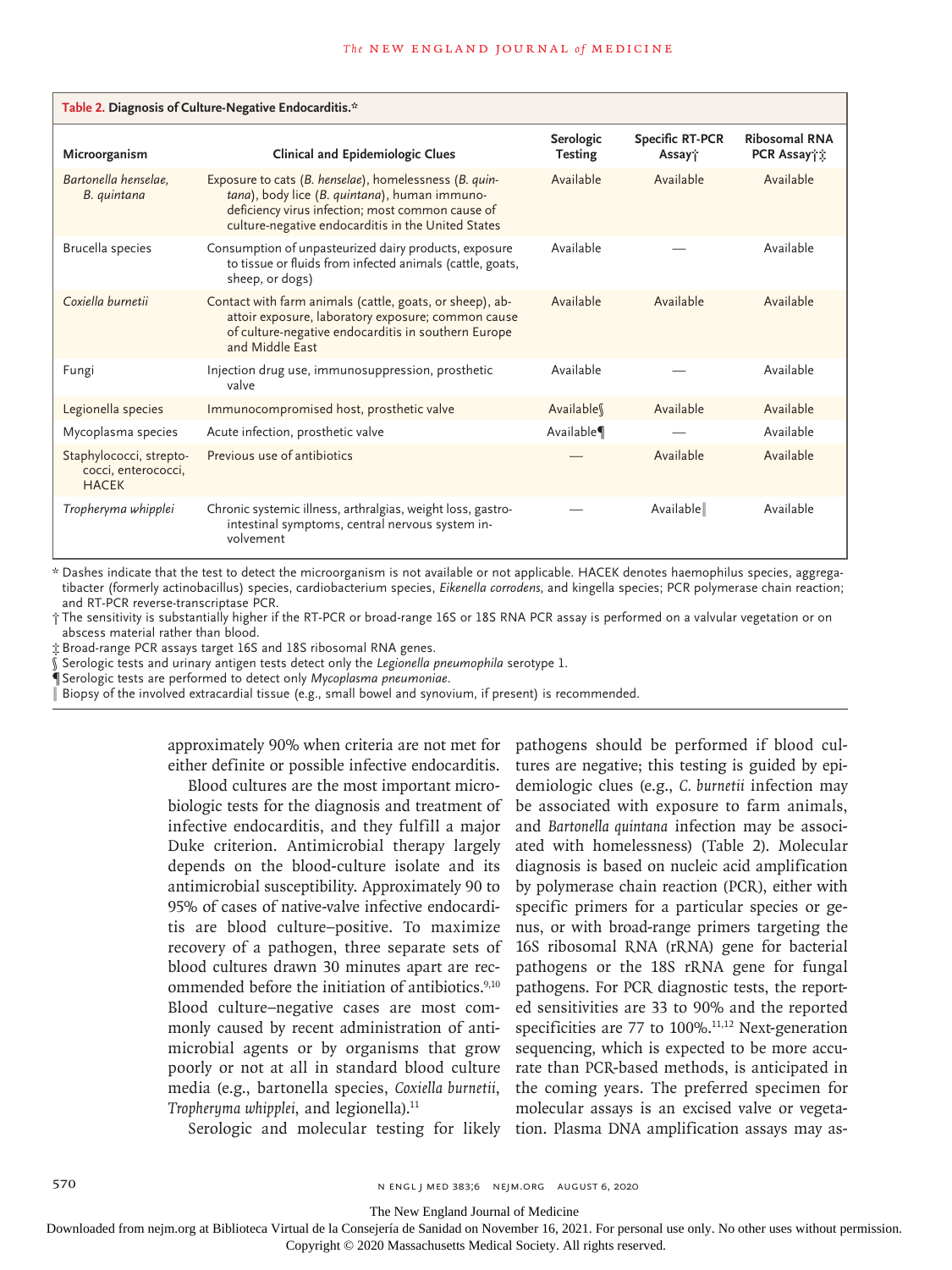sist in microbiologic diagnosis in cases in which is the drug of choice for infective endocarditis the pathogen is difficult to determine.

Echocardiography is an essential tool in the diagnosis and management of infective endocarditis.13 The sensitivity for detection of vegetations in native-valve infective endocarditis is 50 to 60% with transthoracic echocardiography (TTE) and 90% or more with transesophageal echocardiography (TEE).<sup>13-15</sup> The specificities of both are approximately 95%. Because TTE is also less sensitive than TEE for detecting intracardiac complications (e.g., paravalvular abscess), TEE is preferred to rule out infective endocarditis in patients in whom this condition is suspected and to assess intracardiac complications.

Among newer forms of imaging, $16,17$  the most widely studied is <sup>18</sup>F-fluorodeoxyglucose cardiac positron-emission tomography (PET) plus computed tomography (CT). PET-CT is most applicable to the diagnosis and evaluation of prosthetic-valve infective endocarditis; its role in native-valve infective endocarditis is poorly studied and unclear.

# **Antimicrobial Therapy**

Recommendations for antimicrobial therapy for infective endocarditis (Table 3) are based almost entirely on observational studies rather than on randomized clinical trials. These recommendations rest on four basic principles: the ability of the regimen to kill the pathogen, the administration of a prolonged course of therapy (i.e., weeks rather than days), intensive dosing to ensure adequate drug exposure, and source control. In general, vancomycin plus ceftriaxone is a reasonable choice for empirical therapy to cover likely pathogens while cultures are pending in patients with native-valve infective endocarditis.

For susceptible strains, beta-lactam antibiotics are the cornerstone of definitive therapy. These agents are preferred over others unless the patient cannot take them without adverse effects or there is a documented immediate (type I) hypersensitivity reaction. Infective endocarditis that is caused by penicillin-nonsusceptible strains of viridans streptococci, *S. gallolyticus*, abiotrophia species, or granulicatella species can be treated with a combination of penicillin or ceftriaxone plus gentamicin; vancomycin monotherapy is an option, although there is less overall experience with this agent.

An antistaphylococcal penicillin (e.g., oxacillin)

that is caused by methicillin-susceptible strains of *S. aureus* (MSSA). Randomized, controlled trials have shown that combination therapy with an antistaphylococcal penicillin and either gentamicin or rifampin does not improve outcomes and is associated with adverse events; therefore, this combination is not recommended.<sup>9,10,18,19</sup> Cefazolin is a reasonable alternative for patients with MSSA who cannot receive penicillin without adverse effects.<sup>9,20,21</sup> One concern with cefazolin is that some strains have an "inoculum effect," which is defined as an increase in the broth dilution minimum inhibitory concentration (MIC) to 16  $\mu$ g per milliliter or greater at an inoculum of  $5\times10^7$  CFU per milliliter (100 times the standard inoculum of approximately 5×105 CFU per milliliter).<sup>22</sup> This inoculum effect, which is due at least in part to hydrolysis of cefazolin by staphylococcal penicillinase, may be associated with clinical failure.<sup>23</sup>

Daptomycin or vancomycin monotherapy is recommended for treatment of native-valve infective endocarditis caused by methicillin-resistant *S. aureus* (MRSA).24,25 The benefit of combination therapy remains unproved. A randomized trial comparing vancomycin (or, in 8 patients, daptomycin) alone or in combination with an antistaphylococcal beta-lactam antibiotic (primarily flucloxacillin) for MRSA bacteremia in 363 patients (including 42 with infective endocarditis) showed no benefit of the combination for the primary composite outcome of mortality at 90 days, persistent bacteremia at day 5, microbiologic relapse, or microbiologic treatment failure.<sup>26</sup> The combination group had higher mortality at 90 days (despite more rapid clearance of blood cultures) and a significantly higher incidence of acute kidney injury. Anecdotal data suggest that combining a second agent (e.g., ceftaroline) with vancomycin or daptomycin may benefit patients who have persistent bacteremia or otherwise do not have a response.27-29 However, the most beneficial combination is currently unknown.

Combination therapy is recommended for the treatment of enterococcal infective endocarditis. Penicillin or ampicillin in combination with lowdose, synergistic gentamicin has been the standard treatment for decades. The usefulness of this regimen is limited by gentamicin toxicity and an increasing incidence of high-level resistance to gentamicin that indicates a lack of

n engl j med 383;6 nejm.org August 6, 2020 571

The New England Journal of Medicine

Downloaded from nejm.org at Biblioteca Virtual de la Consejería de Sanidad on November 16, 2021. For personal use only. No other uses without permission.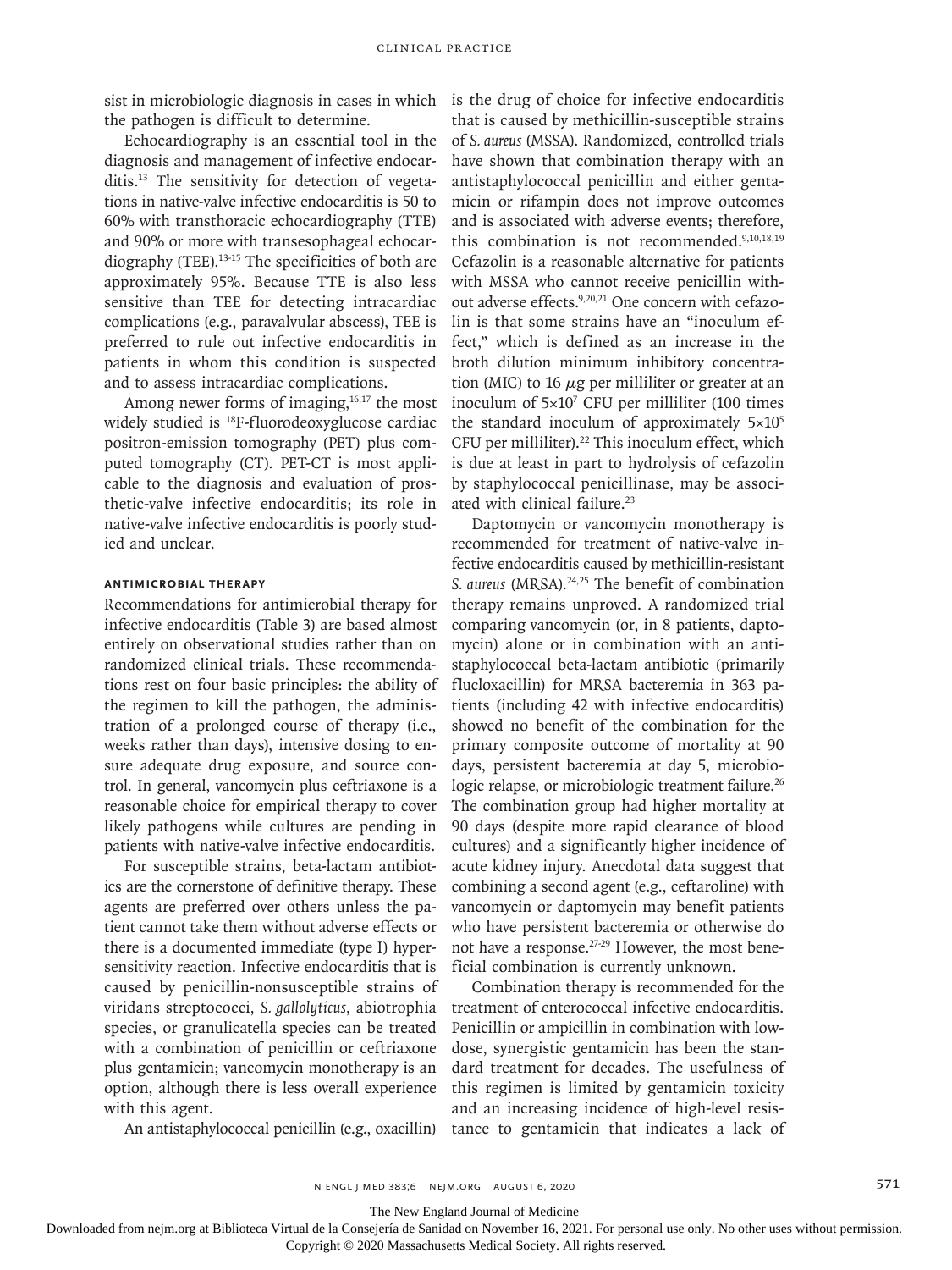| Table 3. Antimicrobial Regimens for Treatment of Native-Valve Infective Endocarditis.*                                            |                                                                                                                                                       |                                                                                                                                                                                                                                 |  |  |  |  |
|-----------------------------------------------------------------------------------------------------------------------------------|-------------------------------------------------------------------------------------------------------------------------------------------------------|---------------------------------------------------------------------------------------------------------------------------------------------------------------------------------------------------------------------------------|--|--|--|--|
| Microorganism and Regimen                                                                                                         | Dose and Duration of Treatment;                                                                                                                       | <b>Comments</b>                                                                                                                                                                                                                 |  |  |  |  |
| Viridans streptococci, Streptococcus<br>gallolyticus                                                                              |                                                                                                                                                       |                                                                                                                                                                                                                                 |  |  |  |  |
| Penicillin MIC $\leq$ 0.12 µg/ml                                                                                                  |                                                                                                                                                       |                                                                                                                                                                                                                                 |  |  |  |  |
| Penicillin G                                                                                                                      | 12 million-18 million units/day intravenously in<br>4-6 divided doses for 4 wk                                                                        |                                                                                                                                                                                                                                 |  |  |  |  |
| Ceftriaxone                                                                                                                       | 2 g intravenously once daily for 4 wk                                                                                                                 |                                                                                                                                                                                                                                 |  |  |  |  |
| Vancomycin                                                                                                                        | 30 mg/kg/day intravenously in 2-3 divided doses<br>for $4$ wk                                                                                         |                                                                                                                                                                                                                                 |  |  |  |  |
| Penicillin G plus gentamicin                                                                                                      | Penicillin G (12 million-18 million units/day intra-<br>venously in 4-6 divided doses) plus gentamicin<br>(3 mg/kg intravenously once daily) for 2 wk | Avoid gentamicin in patients with preexist-<br>ing renal disease, in the elderly, and in<br>patients at risk for nephrotoxicity or<br>ototoxicity (i.e., in those receiving other<br>potentially nephrotoxic or ototoxic drugs) |  |  |  |  |
| Ceftriaxone plus gentamicin                                                                                                       | Ceftriaxone (2 g intravenously once daily) plus<br>gentamicin (3 mg/kg intravenously once daily)<br>for 2 wk                                          | Avoid gentamicin in patients with preexist-<br>ing renal disease, in the elderly, and in<br>patients at risk for nephrotoxicity or<br>ototoxicity (i.e., in those receiving other<br>potentially nephrotoxic or ototoxic drugs) |  |  |  |  |
| Penicillin MIC > 0.12 to < 0.5 $\mu$ g/ml                                                                                         |                                                                                                                                                       |                                                                                                                                                                                                                                 |  |  |  |  |
| Penicillin G plus gentamicin                                                                                                      | Penicillin G (24 million units/day intravenously<br>in 4-6 divided doses for 4 wk) plus gentamicin<br>(3 mg/kg intravenously once daily for 2 wk)     |                                                                                                                                                                                                                                 |  |  |  |  |
| Ceftriaxone plus gentamicin                                                                                                       | Ceftriaxone (2 g once daily for 4 wk) plus gentamicin<br>(3 mg/kg intravenously once daily for 2 wk)                                                  | If the ceftriaxone MIC of the isolate is $\leq 0.5$<br>$\mu$ g/ml, ceftriaxone alone is an option                                                                                                                               |  |  |  |  |
| Vancomycin                                                                                                                        | 30 mg/kg/day in 2-3 divided doses for 4 wk                                                                                                            |                                                                                                                                                                                                                                 |  |  |  |  |
| Abiotrophia defectiva, granulicatella<br>species, viridans streptococci,<br>S. gallolyticus, penicillin MIC<br>$\ge 0.5 \mu g/ml$ |                                                                                                                                                       |                                                                                                                                                                                                                                 |  |  |  |  |
| Penicillin G plus gentamicin                                                                                                      | Penicillin G (24 million units/day intravenously in<br>4-6 divided doses) plus gentamicin (3 mg/kg<br>intravenously in 2-3 doses) for 4-6 wk          | European Society of Cardiology guidelines <sup>10</sup><br>recommend penicillin or ceftriaxone<br>for 6 wk plus gentamicin for $\geq$ 2 wk                                                                                      |  |  |  |  |
| Vancomycin                                                                                                                        | 30 mg/kg/day in 2-3 divided doses for 4-6 wk                                                                                                          |                                                                                                                                                                                                                                 |  |  |  |  |
| Enterococci                                                                                                                       |                                                                                                                                                       |                                                                                                                                                                                                                                 |  |  |  |  |
| Ampicillin plus gentamicin                                                                                                        | Ampicillin (12 g/day in 6 divided doses) plus gen-<br>tamicin (3 mg/kg intravenously in 2-3 divided<br>doses) for 4–6 wk                              | Not recommended for strains with high-<br>level aminoglycoside resistance; limited<br>data suggest that gentamicin can be<br>discontinued after 2 wk                                                                            |  |  |  |  |
| Penicillin G plus gentamicin                                                                                                      | Penicillin G (24 million units/day intravenously in<br>4-6 doses) plus gentamicin (3 mg/kg intrave-<br>nously in 2-3 divided doses) for 4-6 wk        | Not recommended for strains with high-<br>level aminoglycoside resistance; limited<br>data suggest that gentamicin can be<br>discontinued after 2 wk                                                                            |  |  |  |  |
| Ampicillin plus ceftriaxone                                                                                                       | Ampicillin (12 g/day in 6 divided doses) plus<br>ceftriaxone (2 g every 12 hr) for 6 wk                                                               | Recommended for strains with high-level<br>aminoglycoside resistance                                                                                                                                                            |  |  |  |  |
| Vancomycin plus gentamicin                                                                                                        | Vancomycin (30 mg/kg/day in 2-3 divided doses)<br>plus gentamicin (3 mg/kg/day in 2-3 divided<br>doses) for 6 wk                                      | Not recommended for strains with high-<br>level aminoglycoside resistance; regi-<br>men of last resort because of toxicity                                                                                                      |  |  |  |  |
| Methicillin-susceptible Staphylococcus<br>aureus                                                                                  |                                                                                                                                                       | Vancomycin or daptomycin is an option for<br>patients who cannot receive beta-lactam<br>antibiotics without adverse effects or<br>with immediate hypersensitivity to<br>beta-lactam antibiotics                                 |  |  |  |  |
| Nafcillin or oxacillin                                                                                                            | 12 g/day intravenously in 6 divided doses for 6 wk                                                                                                    |                                                                                                                                                                                                                                 |  |  |  |  |
| Cefazolin                                                                                                                         | 6 g/day intravenously in 3 divided doses for 6 wk                                                                                                     |                                                                                                                                                                                                                                 |  |  |  |  |

572 N ENGL J MED 383;6 NEJM.ORG AUGUST 6, 2020

The New England Journal of Medicine

Downloaded from nejm.org at Biblioteca Virtual de la Consejería de Sanidad on November 16, 2021. For personal use only. No other uses without permission.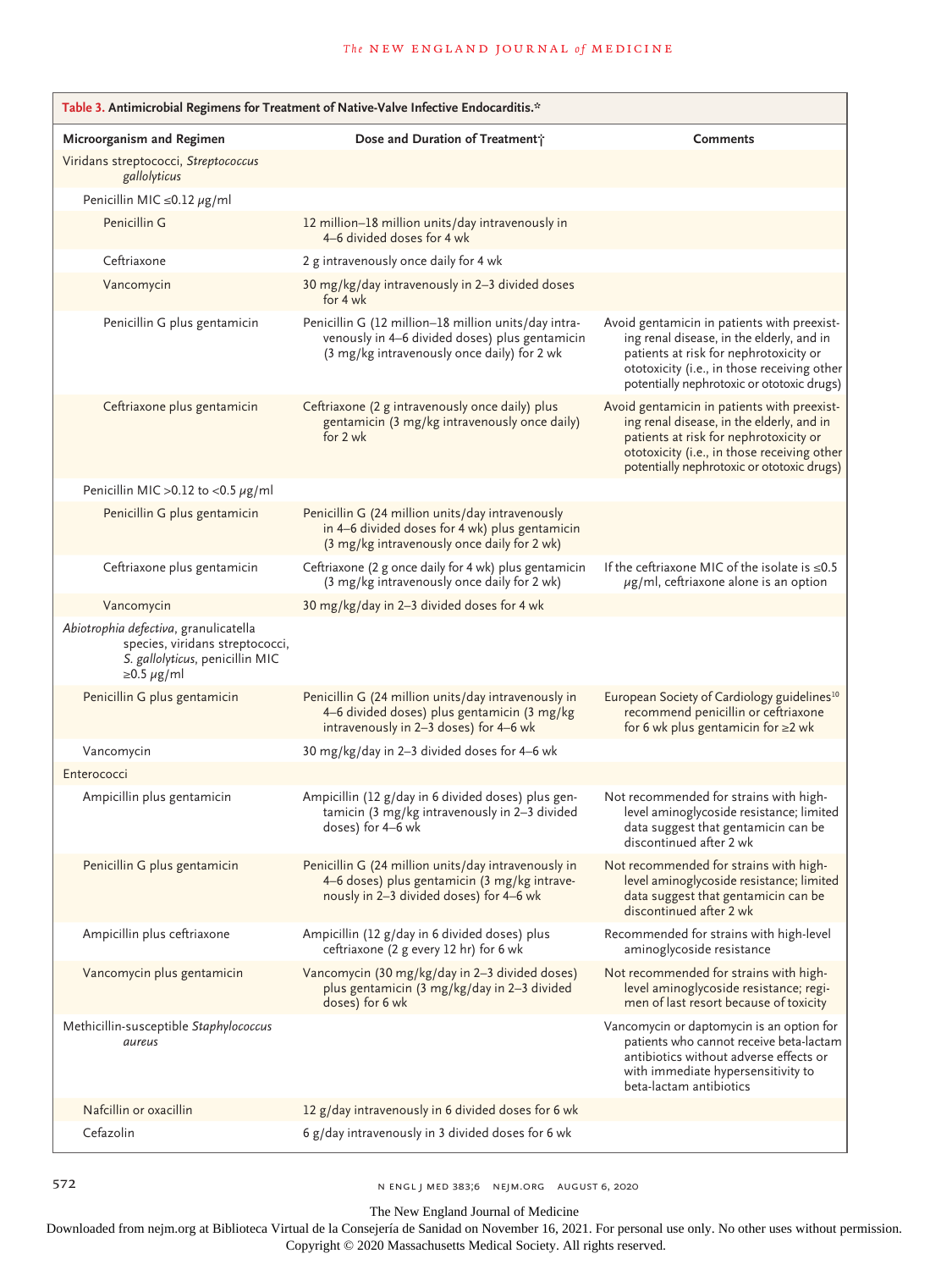| Table 3. (Continued.)           |                                                                           |                                                                                    |  |  |  |
|---------------------------------|---------------------------------------------------------------------------|------------------------------------------------------------------------------------|--|--|--|
| Microorganism and Regimen       | Dose and Duration of Treatment;                                           | <b>Comments</b>                                                                    |  |  |  |
| Methicillin-resistant S. aureus |                                                                           |                                                                                    |  |  |  |
| Vancomycin                      | 30-60 mg/kg/day intravenously in 2-4 divided doses<br>for 6 wk            | The target 24-hr area under the concentra-<br>tion curve is 400-600 $\mu$ gx hr/ml |  |  |  |
| Daptomycin                      | 10 mg/kg/day intravenously once daily for 6 wk                            |                                                                                    |  |  |  |
| <b>HACEK</b>                    |                                                                           |                                                                                    |  |  |  |
| Ceftriaxone                     | 2 g intravenously once daily for 4 wk                                     |                                                                                    |  |  |  |
| Ciprofloxacin                   | 800 mg/day intravenously or 1500 mg orally in 2 divided<br>doses for 4 wk |                                                                                    |  |  |  |
| Levofloxacin                    | 750 mg intravenously or orally once daily for 4 wk                        |                                                                                    |  |  |  |

\* HACEK denotes haemophilus species, aggregatibacter (formerly actinobacillus) species, cardiobacterium species, *Eikenella corrodens*, and kingella species; and MIC minimum inhibitory concentration.

† The duration of therapy once blood cultures have converted to negative is shown.

synergy. Observational data suggest that a 6-week course of ampicillin plus ceftriaxone is an acceptable alternative for treatment of infective endocarditis caused by ampicillin-susceptible strains of *E. faecalis*. 9,10,20,30 If the ampicillin–gentamicin combination is used, the efficacy of combination therapy for 2 weeks followed by ampicillin alone for 4 to 6 weeks may be similar to that of the standard combination regimen for 4 to 6 weeks and is less toxic. $31,32$ 

#### **Surgical Management**

The three main indications for surgery in patients with native-valve infective endocarditis are heart failure due to valvular dysfunction or perforation, uncontrolled endocardial infection (e.g., paravalvular extension or persistent bacteremia), and prevention of systemic embolization, especially to the brain (Table 4). In a prospective cohort study involving patients with native-valve infective endocarditis, a multivariable analysis with adjustment for coexisting conditions showed that an indication for surgery without performance of the surgery was an independent predictor of death.<sup>33</sup> The appropriate timing of valve surgery is not well defined and is a highly individualized decision that is best made by an experienced multidisciplinary team.34

One small randomized, controlled trial compared early surgery during the initial hospitalization and within 48 hours after randomization (in 37 patients) with conventional treatment (in 39 patients) in patients with endocarditis on the left side of the heart, severe valvular regurgitation (without heart failure), and large vegetations

#### **Table 4. Indications for Early Cardiac-Valve Surgery.**

# **Heart failure**

Refractory pulmonary edema or cardiogenic shock due to aortic-valve or mitral-valve dysfunction, obstruction, fistula, or shunt

Aortic-valve or mitral-valve regurgitation or dysfunction with poorly compensated hemodynamic function

# **Uncontrolled infection**

Fungal pathogen

Multidrug-resistant pathogen

Blood cultures that are persistently positive for an antibiotic-susceptible pathogen in a patient receiving appropriate antimicrobial therapy for 6 or 7 days despite adequate source control of other foci of infection

Paravalvular complications (e.g., abscess)

#### **Prevention of systemic embolization**

Aortic-valve or mitral-valve vegetation >10 mm, especially when accompanied by ≥1 embolic events while the patient is receiving appropriate therapy

 $(510 \text{ mm}$  in diameter).<sup>35</sup> Early surgery significantly reduced the risk of the combined end point of in-hospital death or embolic events within 6 weeks after randomization, but this decreased risk was driven entirely by decreases in the risk of systemic embolism. This trial was limited in that patients had few underlying diseases, and patients with streptococcal infections and mitralvalve infective endocarditis were overrepresented. Two meta-analyses showed that early surgery, as compared with conventional therapy (i.e., medical therapy or late surgery at >20 days), was associated with a 40 to 60% reduction in death from any cause.<sup>36,37</sup> However, how best to identify patients who are most likely to benefit from early valve surgery remains unclear.

n engl j med 383;6 nejm.org August 6, 2020 573

The New England Journal of Medicine

Downloaded from nejm.org at Biblioteca Virtual de la Consejería de Sanidad on November 16, 2021. For personal use only. No other uses without permission.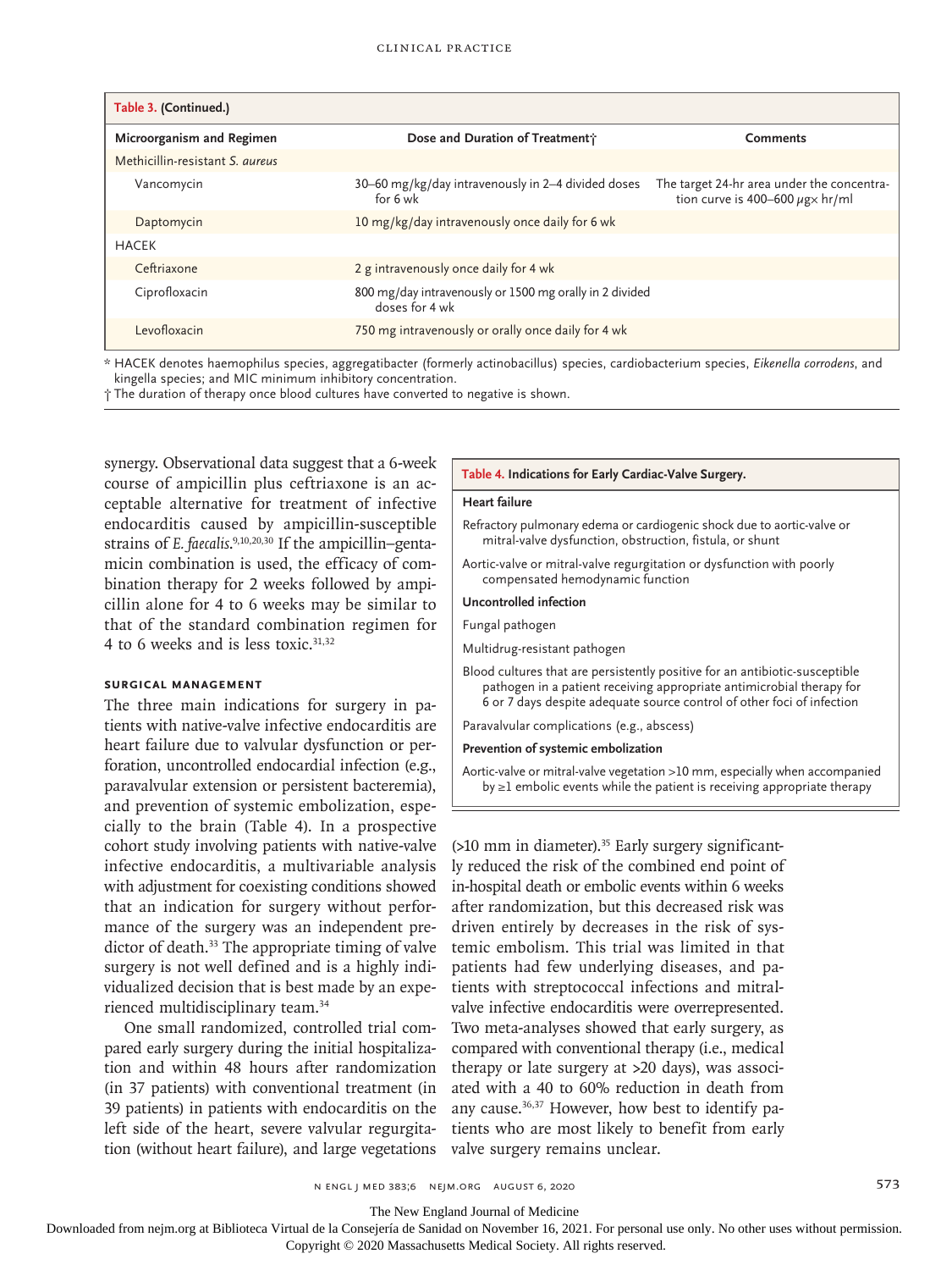# Areas of Uncertainty

Modified Duke criteria for the clinical diagnosis of infective endocarditis are not based on the results of molecular diagnostic testing. As these methods improve in accuracy and become routinely available, their role in diagnosis will need to be taken into account.

Whether routine brain magnetic resonance imaging (MRI) and other advanced imaging techniques such as PET-CT improve the diagnosis, treatment, and outcomes in patients with native-valve infective endocarditis is unclear. MRI is more sensitive than CT for detecting central nervous system (CNS) lesions, and the presence of asymptomatic embolic lesions in patients with suspected infective endocarditis is a minor criterion in support of the diagnosis.16,17,38 Routine brain MRI has been recommended to detect silent CNS emboli in patients who are candidates for valvular surgery, $34$  although whether this improves outcomes is unknown.

Data from randomized, controlled trials to inform the benefits and risks of oral antimicrobial therapy for infective endocarditis are limited. The Partial Oral Treatment of Endocarditis (POET) trial<sup>39</sup> showed that in patients with infective endocarditis on the left side of the heart and whose condition had stabilized, treatment with oral antibiotics after an initial course of intravenous antibiotics was noninferior to standard intravenous antibiotic treatment at 6 months after the end of treatment; longer-term followup showed no deleterious outcomes with oral step-down therapy.40 However, only 20% of the patients who underwent screening were enrolled, and few had *S. aureus* infection (none with MRSA). Additional data are needed to clarify the safety and efficacy of this approach in a variety of clinical settings.<sup>41</sup>

The timing of surgery in patients with infective endocarditis, criteria for delaying surgery, and predictors of surgical mortality and poor outcomes need to be better defined. Most guidelines recommend delaying valve surgery for at least 4 weeks in patients with large embolic CNS lesions or intracranial hemorrhage, $9,10,20$  although earlier surgery may be safely performed in selected patients despite these conditions<sup>42</sup> and in patients with small embolic brain lesions (<2 cm in diameter), without hemorrhage or major neurologic deficits. Several scoring systems have been proposed to predict surgical mortality and postoperative complications in patients with infective endocarditis<sup>43</sup>; however, limitations, including small sample sizes, reliance on retrospective data, changes in surgical practice over time (which may span decades), and lack of largescale, external validation make it difficult to assess the accuracy of these systems.

# Guidelines

The American Heart Association, the European Society of Cardiology, the Japanese Society of Cardiology, and the American Association for Thoracic Surgery<sup>9,10,20,34</sup> have each published guidelines on the diagnosis and management of infective endocarditis. These guidelines are generally concordant in their recommendations, with relatively minor differences with respect to antimicrobial therapy, forms of imaging, and indications for and timing of surgery. The recommendations presented here are in general agreement with these guidelines.

# Conclusions a nd Recommendations

The patient described in the vignette has community-acquired enterococcal pyelonephritis with bacteremia. On purely clinical grounds, the presence of bacteremia plus a murmur in a febrile patient is strongly suggestive of underlying infective endocarditis. At presentation, this patient probably satisfies three minor Duke criteria for possible endocarditis: fever; two positive blood cultures for *E. faecalis*, but with a primary focus of pyelonephritis (hence, this is not a major criterion); and aortic stenosis, a predisposing cardiac condition.

Additional blood cultures should be obtained, which if positive would meet a major criterion for the diagnosis of infective endocarditis persistently positive blood cultures. Echocardiography should be performed immediately to document the nature of the valvular lesion and the presence of vegetations or complications of infective endocarditis. Although TEE is much more sensitive than TTE for detecting valvular vegetations and paravalvular complications, we would start with TTE, since it is noninvasive, can be readily performed, and provides better information on myocardial function (e.g., the ejection

The New England Journal of Medicine

Downloaded from nejm.org at Biblioteca Virtual de la Consejería de Sanidad on November 16, 2021. For personal use only. No other uses without permission.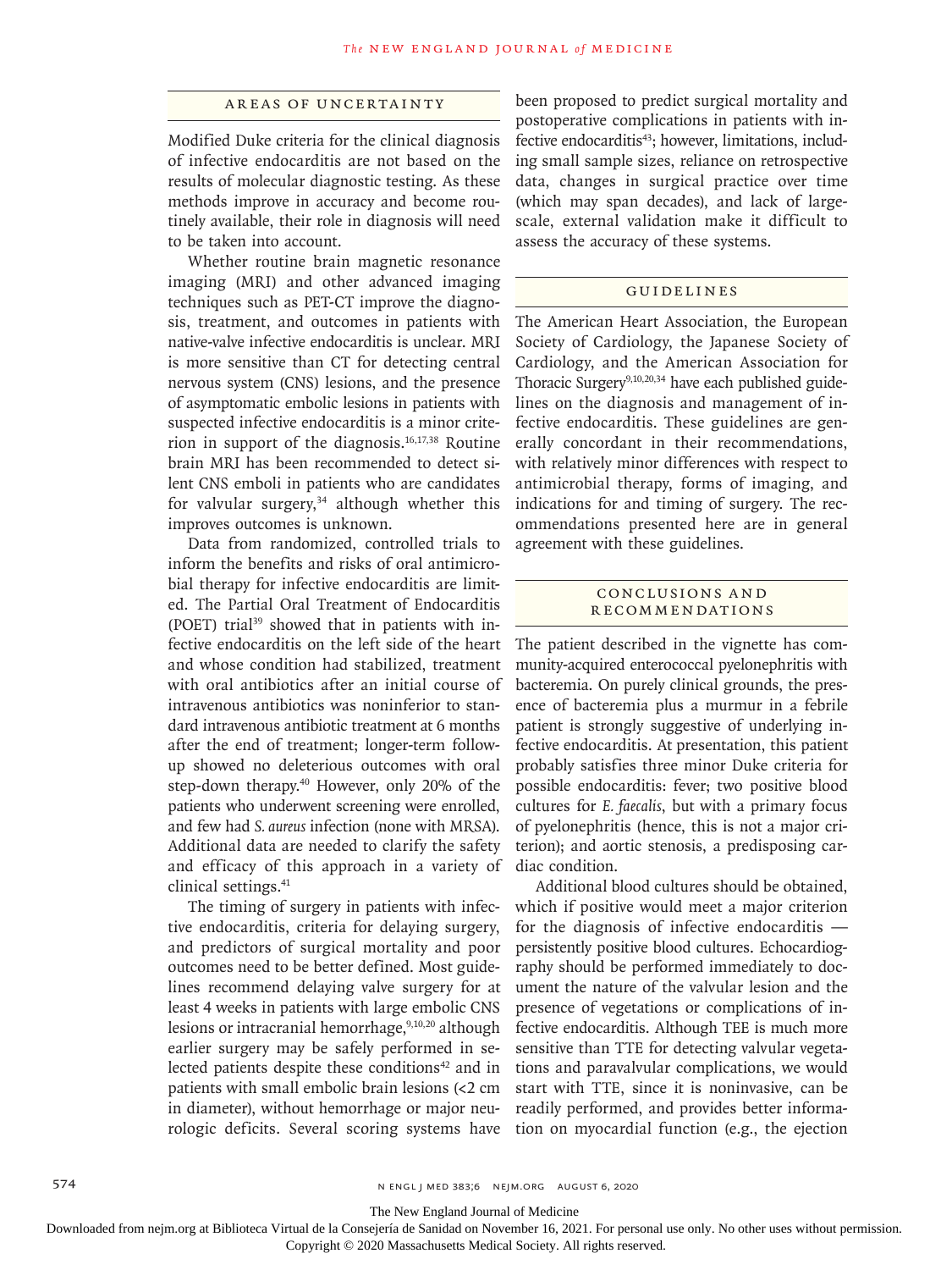fraction). If TTE is negative or nondiagnostic, then TEE is indicated given the strong suspicion for infective endocarditis. If TEE is nondiagnostic and suspicion for infective endocarditis remains high, then it should be repeated several days later.

We would engage a multidisciplinary team in care, including specialists in cardiology, cardiovascular surgery, and infectious diseases. Combination antimicrobial therapy for treatment of presumed enterococcal infective endocarditis should be administered promptly. Although susceptibility of the isolate to gentamicin should be confirmed, this patient's age, diabetes, and chronic kidney disease place him at high risk for acute kidney injury from gentamicin, and we would favor initial treatment with ampicillin and ceftriaxone. Blood cultures should be obtained to confirm clearance of bacteremia with therapy, and the patient should be carefully evaluated for any indications for immediate valve surgery. Antimicrobial therapy should be continued 6 weeks after blood cultures convert to negative. Consideration also should be given to screening colonoscopy, since some data suggest that, similar to infective endocarditis caused by *S. gallolyticus*, enterococcal infective endocarditis may be associated with colonic neoplasm,<sup>44,45</sup> although further study is needed.

No potential conflict of interest relevant to this article was reported.

Disclosure forms provided by the authors are available with the full text of this article at NEJM.org.

#### **References**

**1.** Cahill TJ, Prendergast BD. Infective endocarditis. Lancet 2016;387:882-93.

**2.** Bin Abdulhak AA, Baddour LM, Erwin PJ, et al. Global and regional burden of infective endocarditis, 1990-2010: a systematic review of the literature. Glob Heart 2014;9:131-43.

**3.** Murdoch DR, Corey GR, Hoen B, et al. Clinical presentation, etiology, and outcome of infective endocarditis in the 21st century: the International Collaboration on Endocarditis-Prospective Cohort Study. Arch Intern Med 2009;169:463-73.

**4.** Ambrosioni J, Hernandez-Meneses M, Téllez A, et al. The changing epidemiology of infective endocarditis in the twenty-first century. Curr Infect Dis Rep 2017;19:21.

**5.** Pettersson GB, Hussain ST, Shrestha NK, et al. Infective endocarditis: an atlas of disease progression for describing, staging, coding, and understanding the pathology. J Thorac Cardiovasc Surg 2014; 147(4):1142-1149.e2.

**6.** Li JS, Sexton DJ, Mick N, et al. Proposed modifications to the Duke criteria for the diagnosis of infective endocarditis. Clin Infect Dis 2000;30:633-8.

**7.** Habib G, Derumeaux G, Avierinos JF, et al. Value and limitations of the Duke criteria for the diagnosis of infective endocarditis. J Am Coll Cardiol 1999;33: 2023-9.

**8.** Prendergast BD. Diagnostic criteria and problems in infective endocarditis. Heart 2004;90:611-3.

**9.** Baddour LM, Wilson WR, Bayer AS, et al. Infective endocarditis in adults: diagnosis, antimicrobial therapy, and management of complications: a scientific statement for healthcare professionals from the American Heart Association. Circulation 2015;132:1435-86.

**10.** Habib G, Lancellotti P, Antunes MJ, et al. 2015 ESC Guidelines for the management of infective endocarditis: the Task Force for the Management of Infective Endocarditis of the European Society of Cardiology (ESC) — endorsed by: European Association for Cardio-Thoracic Surgery (EACTS), the European Association of Nuclear Medicine (EANM). Eur Heart J 2015;36:3075-128.

**11.** Fournier P-E, Gouriet F, Casalta J-P, et al. Blood culture-negative endocarditis: improving the diagnostic yield using new diagnostic tools. Medicine (Baltimore) 2017;96(47):e8392.

**12.** Liesman RM, Pritt BS, Maleszewski JJ, Patel R. Laboratory diagnosis of infective endocarditis. J Clin Microbiol 2017;55: 2599-608.

**13.** Afonso L, Kottam A, Reddy V, Penumetcha A. Echocardiography in infective endocarditis: state of the art. Curr Cardiol Rep 2017;19:127.

**14.** Habib G, Badano L, Tribouilloy C, et al. Recommendations for the practice of echocardiography in infective endocarditis. Eur J Echocardiogr 2010;11:202-19. **15.** Bai AD, Steinberg M, Showler A, et al. Diagnostic accuracy of transthoracic echocardiography for infective endocarditis findings using transesophageal echocardiography as the reference standard: a meta-analysis. J Am Soc Echocardiogr 2017;30(7):639-646.e8.

**16.** Gomes A, Glaudemans AWJM, Touw DJ, et al. Diagnostic value of imaging in infective endocarditis: a systematic review. Lancet Infect Dis 2017;17(1):e1-e14.

**17.** Wong D, Rubinshtein R, Keynan Y. Alternative cardiac imaging modalities to echocardiography for the diagnosis of infective endocarditis. Am J Cardiol 2016; 118:1410-8.

**18.** Cosgrove SE, Vigliani GA, Fowler VG Jr, et al. Initial low-dose gentamicin for *Staphylococcus aureus* bacteremia and endocarditis is nephrotoxic. Clin Infect Dis 2009;48:713-21.

**19.** Thwaites GE, Scarborough M, Szubert A, et al. Adjunctive rifampicin for *Staphylococcus aureus* bacteraemia (ARREST): a multicentre, randomised, double-blind, placebo-controlled trial. Lancet 2018;391: 668-78.

**20.** Nakatani S, Ohara T, Ashihara K, et al. JCS 2017 guideline on prevention and treatment of infective endocarditis. Circ J 2019;83:1767-809.

**21.** Weis S, Kesselmeier M, Davis JS, et al. Cefazolin versus anti-staphylococcal penicillins for the treatment of patients with *Staphylococcus aureus* bacteraemia. Clin Microbiol Infect 2019;25:818-27.

**22.** Nannini EC, Stryjewski ME, Singh KV, et al. Inoculum effect with cefazolin among clinical isolates of methicillin-susceptible Staphylococcus aureus: frequency and possible cause of cefazolin treatment failure. Antimicrob Agents Chemother 2009; 53:3437-41.

**23.** Miller WR, Seas C, Carvajal LP, et al. The cefazolin inoculum effect is associated with increased mortality in methicillin-susceptible *Staphylococcus aureus* bacteremia. Open Forum Infect Dis 2018;5(6): ofy123.

**24.** Fowler VG Jr, Boucher HW, Corey GR, et al. Daptomycin versus standard therapy for bacteremia and endocarditis caused by *Staphylococcus aureus*. N Engl J Med 2006; 355:653-65.

**25.** Holland TL, Arnold C, Fowler VG Jr. Clinical management of *Staphylococcus aureus* bacteremia: a review. JAMA 2014; 312:1330-41.

**26.** Tong SYC, Lye DC, Yahav D, et al. Effect of vancomycin or daptomycin with vs without an antistaphylococcal β-lactam on mortality, bacteremia, relapse, or treatment failure in patients with MRSA bacteremia: a randomized clinical trial. JAMA 2020; 323:527-37.

**27.** Geriak M, Haddad F, Rizvi K, et al.

n engl j med 383;6 nejm.org August 6, 2020 575

The New England Journal of Medicine

Downloaded from nejm.org at Biblioteca Virtual de la Consejería de Sanidad on November 16, 2021. For personal use only. No other uses without permission. Copyright © 2020 Massachusetts Medical Society. All rights reserved.